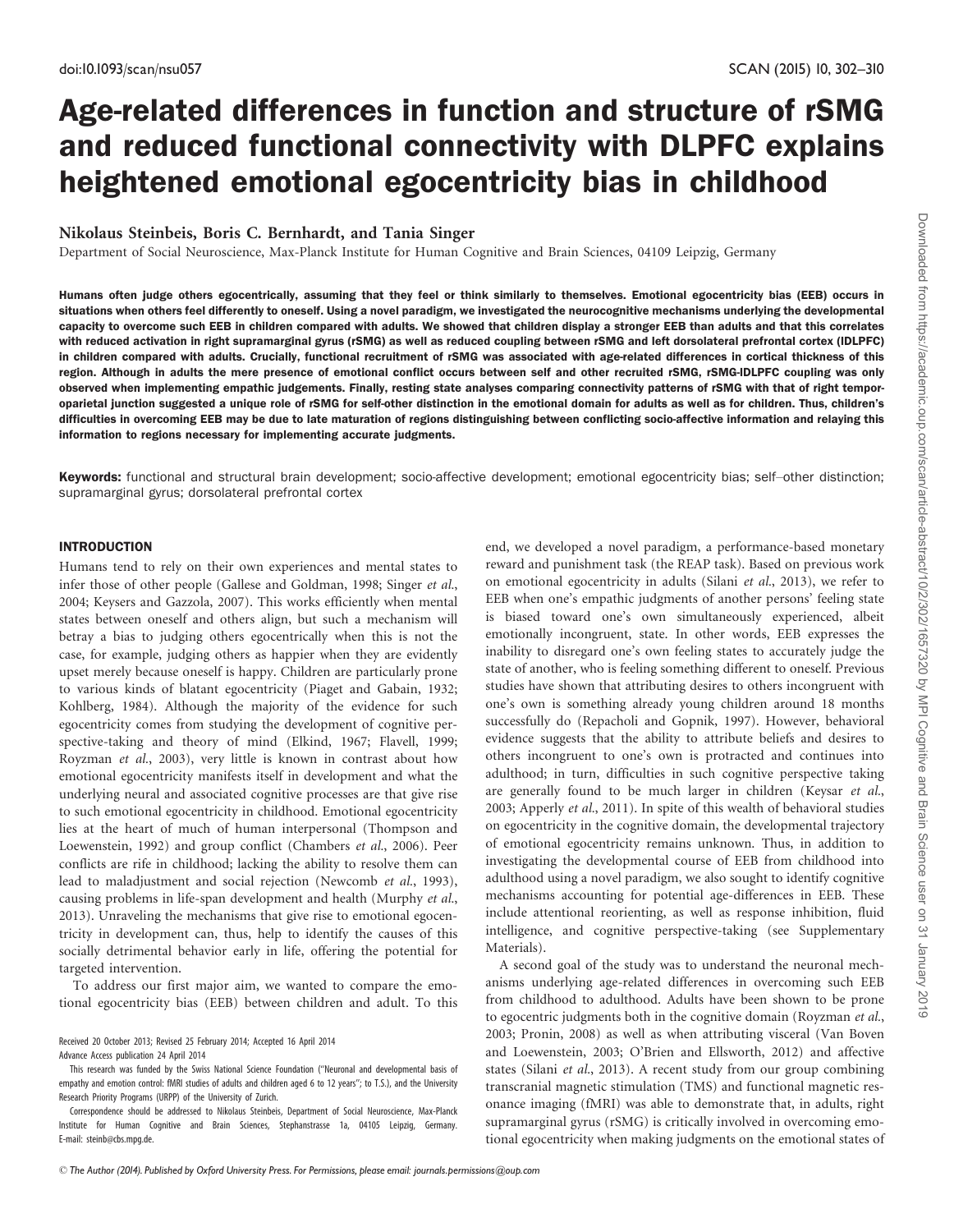#### rSMG maturation and EEB  $\sim$  SCAN (2015) 303

others as disrupting rSMG with TMS lead to a drastic increased in the EEB. SMG is known to mature late in ontogeny ([Gogtay](#page-8-0) et al., 2004; Shaw et al.[, 2008\)](#page-8-0) and a further goal was to see if its functional development can account for a heightened EEB in children compared to adults. In this regard, it was also considered important to what extent age-related differences in functional recruitment of brain regions relevant to overcoming the EEB can be explained by structural development of the neocortex.

A third goal of the present study was to explore the exact processes that may be required by rSMG in overcoming EEB. The observed involvement of rSMG in overcoming EEB in adults ([Silani](#page-8-0) et al., [2013\)](#page-8-0) could reflect early processes of distinguishing between one's own and another's affective experience or the later implementation of such empathic judgments. Thus, the current paradigm was extended to allow for a distinction between whether rSMG is recruited only when explicit empathic judgments are required, or whether rSMG is already involved when no such judgments have to be made but participants are simply exposed to a situation involving incongruent emotional states between self and others. If rSMG implements overcoming EEB, we would expect greater activation during runs when empathic judgments are required compared to when this is not required. Conversely, if rSMG plays a role in detecting socio-affective incongruency and self–other distinction, activation in this area should be observed independently of the demands of making a judgment. In that case we would, however, have to expect the involvement of additional brain regions known to implement social judgments and decisions, such as dorsolateral prefrontal cortex (DLPFC; [Greene](#page-8-0) et al., 2004; [Knoch](#page-8-0) et al., 2006; [Spitzer](#page-8-0) et al., 2007; [Guroglu](#page-8-0) et al., 2011; [Steinbeis](#page-8-0) et al.[, 2012;](#page-8-0) Tassy et al.[, 2012\)](#page-8-0). Activation in DLPFC should, however, then only be involved in the explicit judgement condition.

Finally, the findings by (Silani et al.[, 2013](#page-8-0)) suggested that rSMG and not temporoparietal junction (TPJ) is particularly involved in overcoming emotional egocentricity. These findings were buttressed by recent evidence of differential intrinsic functional connectivity of tractography-based parcellated subregions of the temporoparietal cortex (Mars et al.[, 2012\)](#page-8-0). This study showed that although posterior portions comprising TPJ have greater intrinsic functional connectivity with medial prefrontal (PFC) and posterior cingulate cortex, regions known to be involved in cognitive perspective taking, anterior regions, including SMG have greater connectivity with the anterior insula, a region known to be involved in empathic judgments when in a congruent emotional or neutral state [\(Bernhardt and Singer, 2012\)](#page-7-0). This implies that rSMG may possess the connectivity profile to overcome specifically emotional egocentricity. Given recent debates on the precise function of temporoparietal areas in social cognition [\(Mitchell,](#page-8-0) [2008; Scholz](#page-8-0) et al., 2009; [Carter and Huettel, 2013\)](#page-7-0), such analyses are crucial in obtaining a clearer picture of the unique suitability of specific brain regions to perform specific socio-cognitive functions. Thus, our fourth and final goal was to see if these findings could be replicated with seeds derived from the functional activations elicited by a task designed to induce an EEB. Further, we were also interested in expanding the findings by Mars and colleagues to development in testing whether these differential networks of intrinsic functional connectivity are already present during childhood.

## MATERIALS AND METHODS **Participants**

#### Study 1 (Behavioral)

Participants were 168 children (70 boys; mean  $\pm$  s.d. age  $=$  10.14  $\pm$  1.79 years; age range  $= 7-13$  years). The majority (163) of them were Swiss, two were German, one was Thai, one was Swedish and one was English. Parents of all children gave informed consent, and the study was approved by the ethics committees of the University of Zurich and of the Canton of Zurich (E68/2008). Children were recruited from primary schools in the town of Rapperswil, in the canton St Gallen, Switzerland. All children were normal developing and socioeconomic status was mixed.

#### Study 2 (Behavioral and MRI)

We studied 30 children and 20 adults in the MRI experiment. Three children had to be excluded owing to excessive motion (i.e. interscan motion over 3 mm), leaving 27 children for task-based fMRI analysis (14 boys;  $N = 27$ ; mean age  $\pm$  s.d.  $= 10.22 \pm 2.11$  years, age range  $= 6-13$  years). We also studied 20 adults who participated in the MRI experiment (10 men; mean  $\pm$  s.d. age = 26.01  $\pm$  2.34 years; age range  $= 22-31$  years). All participants were German, with a mixed socioeconomic status. Enrolled children were normally developing, no participant had a history of neurological or psychiatric disorder and routine radiological assessment of all subjects did not indicate any mass lesion. Adult participants and children's parents gave informed consent, and the study was approved by the ethics committee of Leipzig University (E029-11-24012011).

## The REAP task

In our monetary reward and punishment paradigm, participants played a competitive game with another interacting partner. Using a speeded reaction time task with monetary incentives, participants were asked to react as fast as possible to a change in stimulus. They were told that fast reaction times below a threshold set by an experimenter would result in a reward of four monetary units (henceforth MUs). Conversely, slow reaction times would result in a punishment of having four MUs subtracted ([Figure 1](#page-2-0)A). In the experiment, wins were indicated by a plus symbol in front of four coins together with a bell sound; losses were indicated by a minus symbol in front of four coins together with a buzz sound [\(Figure 1B](#page-2-0)).

They played four blocks, but for the present purpose only the fourth block is relevant (see [Supplementary Materials](http://scan.oxfordjournals.org/lookup/suppl/doi:10.1093/scan/nsu057/-/DC1) for further details). In this block, both participants performed the task simultaneously and saw feedback of their own performance and that of the other participant on the screen. Subsequent to the display of win or loss, participants were asked to indicate how they thought the other felt (henceforth, Simultaneous Other condition). Trial design in this condition ensured an equal number of wins and losses and an equal number of trials where the valence between the participants was either an outcome that was congruent (i.e. both participants win or lose) or incongruent (i.e. the participant won and simultaneously saw the other participant losing, or vice versa). In the behavioral study, the experimental setup to calculate emotional egocentricity, therefore, led to a  $2 \times 2$  factorial design with the factors valence (wins, losses) and congruency (congruent, incongruent wins and losses for participant and the other; [Figure 1A](#page-2-0)).

In the fMRI study, the experimental block was further subdivided into two subblocks. In one subblock, participants had to give a judgment after seeing their own and the other's wins and losses. In the other subblock, participants had to press two buttons on the response device once each [\(Figure 1](#page-2-0)C). The fMRI experiment was, hence, organized according to a  $2 \times 2 \times 2$  factorial design with the factors valence, congruency and judgment (judgment, no judgment).

In terms of our paradigm, emotional egocentricity would be indicated by an influence of one's own emotional state in the moment of making a judgment of the state of the other. For instance, after seeing the other loose, egocentricity would relate to judging the other as feeling better when the participant had just won (i.e. incongruent trial) compared with when they had also lost (i.e. congruent trial).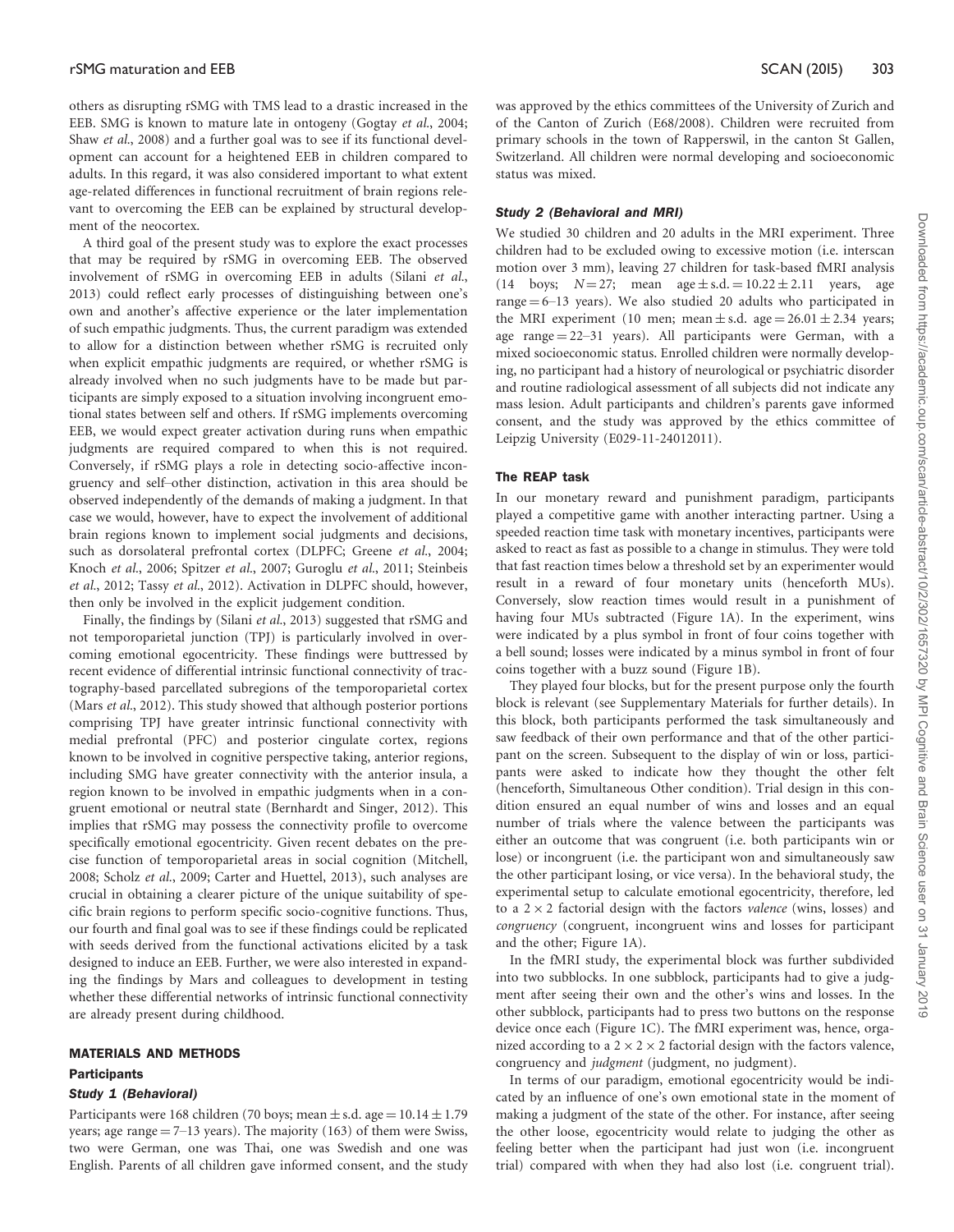<span id="page-2-0"></span>

Fig. 1 Experimental design and behavioral results. (A) Operationalization of the EEB. (B) In a speeded reaction time task, participants first reacted as fast as they could, then they saw whether both they and the other had won or lost and finally they indicated how they felt. (C) In the fMRI study, participants underwent blocks in which they had to either provide a judgment or not. (D) In Study 1, children showed a significant effect of congruency between their own affective state and that of the other person, whereby they rated the other as feeling more negative when they themselves had lost and more positive when they themselves had won, which (E) resulted in a significant EEB. (F) The EEB in the positive and negative domain were significantly correlated. (G) In Study 2, children showed a significant effect of congruency, whereas adults did not, which (H) led to a significant EEB only in children and not in adults. (I) The EEB during wins and losses was significantly correlated for both children and adults. (J) In Study 1, there was also an age-related decrease in the EEB in the sample of children, and a trend in the sample of children in Study 2.

Similarly, when judging the other after seeing them win egocentricity would be apparent when judging the other as feeling worse when the participant had just lost compared with when they had also won (Figure 1A). We calculated the difference in judgment between incongruent and congruent trials during the Simultaneous Other condition to quantify emotional egocentricity. Specifically, the EEB was calculated as follows: unpleasant incongruent-unpleasant congruent in the negative-and pleasant incongruent-pleasant congruent in the positive domain.

Several behavioral tests were carried out with the subjects following the scanning sessions, in a counterbalanced order across subjects. Tests included Coloured Progressive Matrices [\(Raven](#page-8-0) et al., 2003), a test of reorienting attention ([Posner, 1980\)](#page-8-0), belief attribution ([Apperly](#page-7-0) et al., [2011](#page-7-0)) and the Stop-Signal Reaction Time Task ([Logan](#page-8-0) et al., 1997). For more details also of a description of the experimental procedure, data

acquisition and data analysis procedure please see [Supplementary](http://scan.oxfordjournals.org/lookup/suppl/doi:10.1093/scan/nsu057/-/DC1) **[Material](http://scan.oxfordjournals.org/lookup/suppl/doi:10.1093/scan/nsu057/-/DC1)** 

## RESULTS

#### **EEB-behavioral results**

In Study 1, to assess our first goal we tested whether we could detect an EEB in a sample of children (7–13 years old) with the REAP task. Emotional egocentricity was assessed through repeated-measures analysis of variance (ANOVA) of the emotional ratings when judging the other, with the factors valence and congruency. We observed a main effect of valence  $[F(1,166) = 36.73; P < 0.001, \eta_p^2 = 0.18]$ , whereby wins were rated more strongly (i.e. more strongly significant from zero) than losses, and a main effect of congruency  $[F(1,166) = 7.01;$ *P*<0.01,  $\eta_p^2$  = 0.04], but no interaction between both [*F*(1,166) < 1;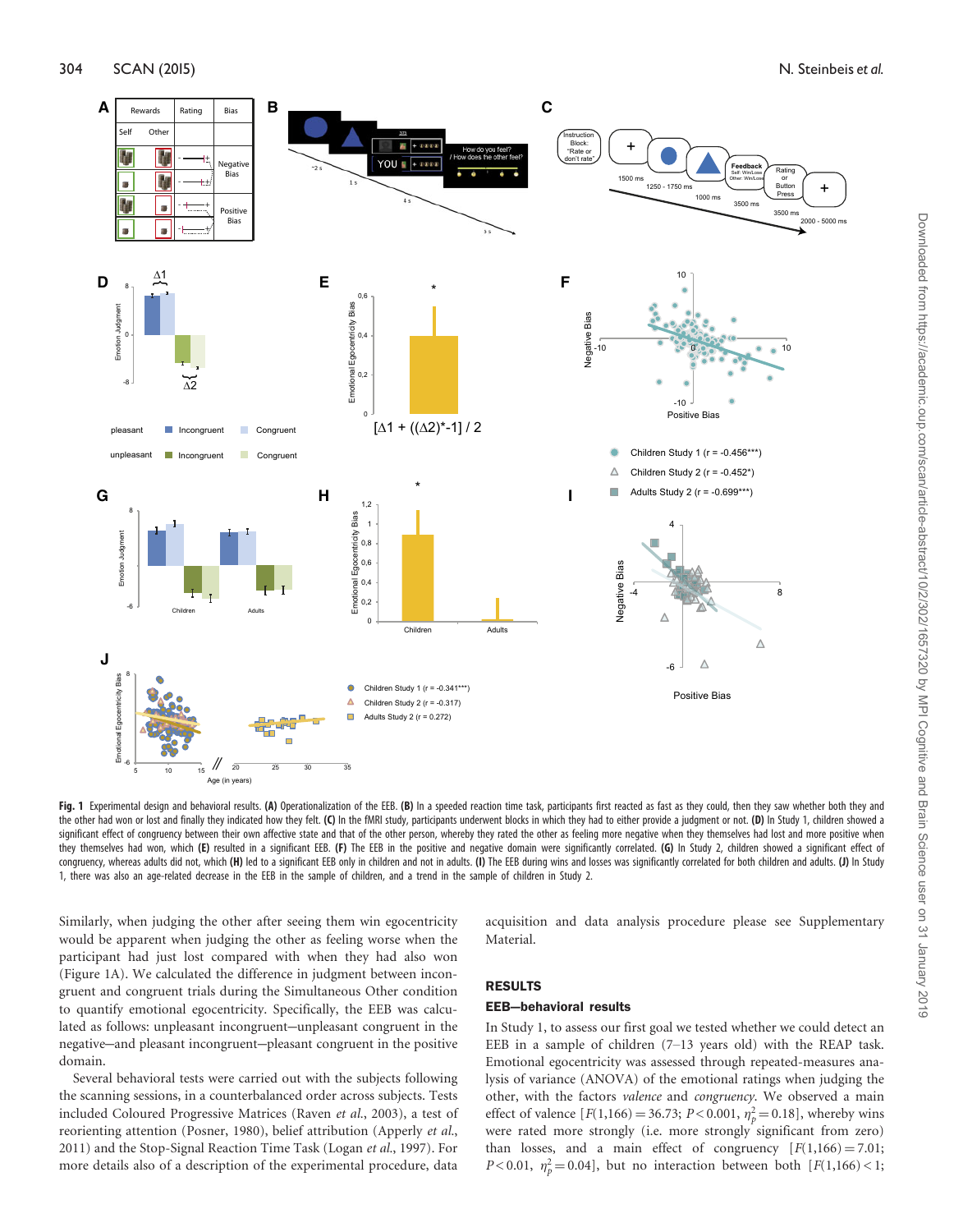

Fig. 2 fMRI results: (A) When comparing congruent with incongruent trials, adults showed strong activitation of rTPJ and rSMG. (p<sub>fwe</sub> < 0.05), whereas (B) children showed activity in right inferior frotal gyrus  $(P < 0.05$  uncorrected). (C and D) The direct comparison between adults and children showed that recruitment of rTPJ and rSMG was stronger in adults than in children (p<sub>sv</sub> < 0.005). (E) The group difference between adults and children in rSMG (thresholded at  $p_{sv} < 0.005$ ) overlapped with regions previously identified to be crucial for overcoming emotional egocentricity in adults (Silani et al.[, 2013\)](#page-8-0).

see [Figure 1](#page-2-0)D and E]. Furthermore, there was a negative relationship between the size of the EEB when the other participant had won and when the other participant had lost ( $r = -0.47$ ;  $P < 0.001$ ; [Figure 1F](#page-2-0)).

In Study 2, the fMRI study, a repeated-measures ANOVA of the ratings with the factors valence and congruency revealed that children showed a main effect of valence  $[F(1,26) = 10.10; P < 0.01; \eta_p^2 = 0.28]$ , a main effect of congruency  $[F(1,26) = 13.67; P < 0.001; \eta_p^2 = 0.345]$  and no interaction between valence and congruency. Adults, on the other hand, only showed a main effect of valence  $[F(1,19) = 9.50; P < 0.01;$  $\eta_p^2 = 0.33$ , but no main effect of congruency  $[F(1,19) < 0.2]$  or a valence by congruency interaction. When including the factor age in the analyses, the interaction between factors congruency and age was significant [ $F(1,45) = 6.92$ ;  $P < 0.05$ ;  $\eta_p^2 = 0.13$ ; [Figure 1](#page-2-0)G and H]. This age difference persisted when including reaction times, emotional engagement during the task as well as developmental changes in our additional measures of lower and higher cognitive tasks ([Supplementary](http://scan.oxfordjournals.org/lookup/suppl/doi:10.1093/scan/nsu057/-/DC1) [Figures S1](http://scan.oxfordjournals.org/lookup/suppl/doi:10.1093/scan/nsu057/-/DC1)–[S4](http://scan.oxfordjournals.org/lookup/suppl/doi:10.1093/scan/nsu057/-/DC1)). Further, none of these variables correlated with individual differences in the EEB, neither in children ( $r < 0.3$ ;  $P > 0.15$ ) nor in adults  $(r < 0.33; P > 0.16)$ . Similar to the results in Study 1 in children, data from Study 2 in children as well as adults revealed a negative correlation between the EEB when seeing the other winning and loosing (adults:  $r = -0.70$ ;  $P < 0.001$ ; children:  $r = -0.45$ ;  $P < 0.05$ ; [Figure 1I](#page-2-0)).

We also computed correlations between size of EEB and age within our two samples of children. In the large sample of children from Study 1, there was an age-related decrease in emotional egocentricity  $(r = -0.34; P < 0.001;$  [Figure 1J](#page-2-0)). While effect size was similar, this agerelated decrease in emotional egocentricity only reached marginal significance in our smaller sample of children from Study 2 ( $r = -0.32$ ;  $P = 0.11$ ). Analyzing data from the adults of Study 2 also did not reveal any age-related changes within the sample of adults  $(r=0.27;$  $P = 0.25$ .

## Task-related functional MRI data

We analyzed the fMRI data using a flexible factorial design, with the factors valence, congruency, judgment as within-subject factors and age as a between-subject factor. To address our second goal, we assessed brain processes involved in the EEB; for each of the two age groups, we looked at the main effect of the factor congruency (Simultaneous Other Incongruent Trials > Simultaneous Other Congruent Trials). Seeing that in the behavioral ratings no interaction between valence and congruence was found, we pooled these data to compute the contrast of congruency. Similar to the analysis of the behavioural ratings, analyses for each group were run separately before carrying out a direct comparison. In a first step, we tested whether we could replicate previous findings from our lab observed in adults in the domain of affective touch (Silani et al.[, 2013\)](#page-8-0), showing a crucial role of rSMG in overcoming EEB. Indeed, adults showed (Figure 2A; all at  $p_{fwe}$  < 0.05; see [Supplementary Materials](http://scan.oxfordjournals.org/lookup/suppl/doi:10.1093/scan/nsu057/-/DC1), [Supplementary Table S1](http://scan.oxfordjournals.org/lookup/suppl/doi:10.1093/scan/nsu057/-/DC1)) marked activation differences in right ( $x = 63$ ,  $y = -46$ ,  $z = 25$ ) and left TPJ ( $x = -60$ ,  $y = -43$ ,  $y = 25$ ), each also comprising rSMG, as well as right anterior insula (x = 36, y = 20, z = -11), left anterior insula (x = -30, y = 17,  $z = -14$ ) and anterior cingulate cortex  $(x = -6, y = 38, z = 25)$ . In children, activation differences between congruent and incongruent trials were subtle and did not survive correction for multiple comparisons (here for illustrative purposes thresholded at  $P < 0.05$  uncorrected; Figure 2B).

#### Age-related changes in activitation of rSMG

The main focus of our second goal was to investigate age-related differences in the rSMG when overcoming emotional egocentricity. When comparing fMRI activation during incongruent compared with congruent trials between the two groups, the only regions revealed by this contrast were rTPJ ( $x = 66$ ,  $y = -49$ ,  $z = 31$ ) and rSMG (Figure 2C and D;  $x = 72$ ,  $y = -25$ ,  $z = 34$ ;  $p_{syc} < 0.01$ ; [Supplementary Figure S5\)](http://scan.oxfordjournals.org/lookup/suppl/doi:10.1093/scan/nsu057/-/DC1). Importantly, rSMG activation overlapped by 80 mm<sup>3</sup> with the rSMG activation reported in previous studies (Figure 2E). Consistent with these brain data, the above behavioral analyses showed an increased EEB in the children sample compared with adults, suggesting a role of rSMG in overcoming EEB.

#### Age-related functional connectivity from rSMG

No brain–behavior correlations between individual differences in the EEB and brain activity was found, neither in children nor in adults, similar to previous studies (Silani et al.[, 2013\)](#page-8-0). In a next step and to further address our second goal, we assessed whether such brain–behavior relationships would become evident in the functional connectivity of rSMG and distal brain regions using psychophysiological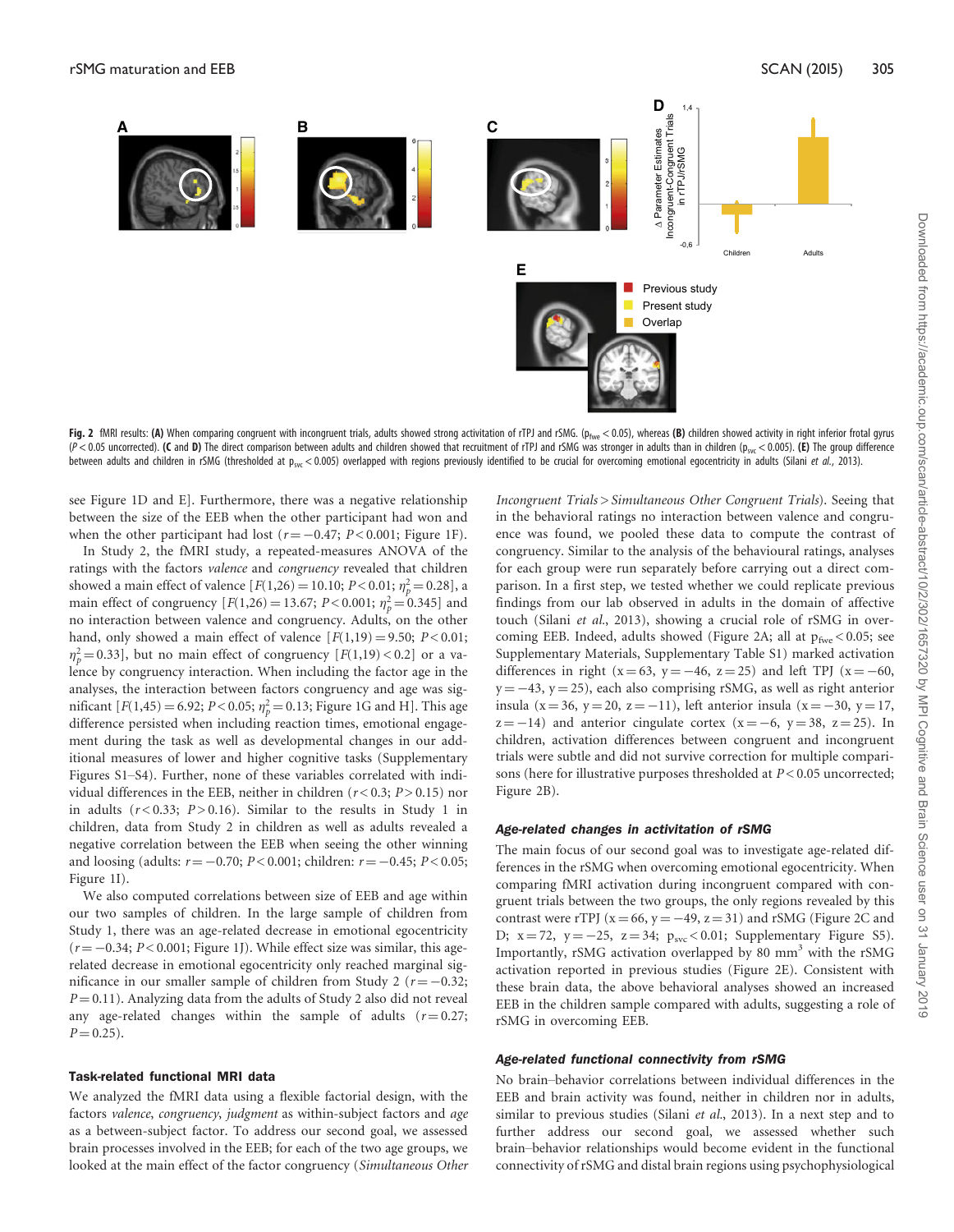

Fig. 3 PPI: (A) When seeding from rSMG, (B) adults with smaller EEB show an increased functional coupling of rSMG and IDLPFC (p<sub>svc</sub> < 0.005). (C) In children, on the other hand, those with smaller EEB showed increased functional coupling of rSMG and medial PFC ( $p_{fwe}$  < 0.05). (D) When comparing the association between individual differences in EEB and functional coupling of rSMG, adults showed significantly stronger connectivity with IDLPFC than children ( $p_{\rm sw}$  < 0.005).

interaction (PPI) analysis ([Friston](#page-8-0) et al., 1997; [McLaren](#page-8-0) et al., 2012). As a seed region, we used the cluster of rSMG activation from the contrast  $Adults_{Incongruent} > Congruent > Children_{Incongruent} > Congruent$ . Our findings revealed that for children, a smaller EEB related to stronger functional connectivity between rSMG and medial PFC (Figure 3C;  $x = 6$ ,  $y = 56$ ,  $z = 7$ ;  $p_{fwe} < 0.05$ ; [Supplementary Table S2](http://scan.oxfordjournals.org/lookup/suppl/doi:10.1093/scan/nsu057/-/DC1)). For adults, on the other hand, a smaller EEB was associated with greater connectivity between rSMG and left DPLFC (Figure 3B;  $x = -48$ ,  $y = 32$ ,  $z = 34$ ;  $p_{\rm src}$  < 0.05; [Supplementary Table S3](http://scan.oxfordjournals.org/lookup/suppl/doi:10.1093/scan/nsu057/-/DC1) and [Supplementary Figure S6](http://scan.oxfordjournals.org/lookup/suppl/doi:10.1093/scan/nsu057/-/DC1)). Although we also found increased connectivity of rSMG with right DLPFC when the EEB was smaller, this effect did not survive our threshold set to correct for multiple comparisons. Comparing both age groups indicated that the association in lDLPFC was more marked in adults than in children (Figure 3D;  $x = -51$ ,  $y = 32$ ,  $z = 34$ ;  $p_{\text{src}} < 0.05$ ; [Supplementary Table S4](http://scan.oxfordjournals.org/lookup/suppl/doi:10.1093/scan/nsu057/-/DC1) and [Supplementary Figure S6\)](http://scan.oxfordjournals.org/lookup/suppl/doi:10.1093/scan/nsu057/-/DC1). Looking at the reverse of this comparison, no significant differences were found between the two groups. These findings suggest that individual differences in the EEB manifest themselves rather in the functional coupling of rSMG with lateral and medial prefrontal regions, and not in activity of rSMG per se. When seeding from the cluster of rTPJ activation from the  $contrast$   $Adult_{Incongruent} >$   $Congruent$   $>$   $Childer_{Incongruent} >$   $Congruent$ significant association between the rTPJ connectivity with frontal brain regions and individual differences in the EEB were found.

#### Comparison of rSMG activity in the judgement and no-judgement condition

To address our third goal, namely to explore the functional role of rSMG in overcoming affective egocentricity, we looked at the judgment and no-judgment runs separately. In children, analysis of the judgement condition revealed that only dorsomedial PFC was activated as a function of incongruency (Figure 4A;  $x = 12$ ,  $y = 71$ ,  $z = 19$ ; pfwe < 0.05; [Supplementary Table S5](http://scan.oxfordjournals.org/lookup/suppl/doi:10.1093/scan/nsu057/-/DC1) and [Supplementary Figure S7](http://scan.oxfordjournals.org/lookup/suppl/doi:10.1093/scan/nsu057/-/DC1)). During the no-judgment condition, no significant activations were observed. Directly comparing judgement vs no-judgement conditions as a function of congruency, we observed a large cluster in dorsomedial PFC [\(Figure 4B](#page-5-0);  $x = 9$ ,  $y = 71$ ,  $z = 19$ ;  $p_{fwe} < 0.05$ ; [Supplementary Table](http://scan.oxfordjournals.org/lookup/suppl/doi:10.1093/scan/nsu057/-/DC1) [S6](http://scan.oxfordjournals.org/lookup/suppl/doi:10.1093/scan/nsu057/-/DC1)) and supplementary motor area  $(x=42, y=-22, z=70;$  $p_{fwe}$  < 0.05).

In adults, in contrast, analysis of incongruent vs congruent trials in the judgment blocks revealed activation in several brain regions [\(Figure 4](#page-5-0)C, all at  $p_{fwe} < 0.05$ ; see [Supplementary Materials;](http://scan.oxfordjournals.org/lookup/suppl/doi:10.1093/scan/nsu057/-/DC1) [Supplementary Table S7](http://scan.oxfordjournals.org/lookup/suppl/doi:10.1093/scan/nsu057/-/DC1)) including right insula  $(x=33, y=14,$  $z = -11$ ), left anterior insula ( $x = -39$ ,  $y = 14$ ,  $z = -8$ ), anterior cingulate (x = 3, y = 44, z = 7), as well as left TPJ/SMG (x =  $-56$ , y =  $-67$ ,  $z = 7$ ), and right TPJ/SMG ( $x = 66$ ,  $y = -34$ ,  $z = 16$ ; see [Figure 4C](#page-5-0) and [Supplementary Figure S8](http://scan.oxfordjournals.org/lookup/suppl/doi:10.1093/scan/nsu057/-/DC1)). During the no-judgment blocks, a similar set of brain regions was activated [\(Figure 4](#page-5-0)D; all at  $p_{\rm fwe}$  < 0.05; [Supplementary Table S8\)](http://scan.oxfordjournals.org/lookup/suppl/doi:10.1093/scan/nsu057/-/DC1), comprising left TPJ/SMG  $(x = -63,$  $y = -46$ ,  $z = 31$ ), right TPJ/SMG ( $x = 60$ ,  $y = -46$ ,  $z = 28$ ; [Figure 4](#page-5-0)D and [Supplementary Figure S8](http://scan.oxfordjournals.org/lookup/suppl/doi:10.1093/scan/nsu057/-/DC1)), right IFG extending into the right anterior insula ( $x = 51$ ,  $y = 20$ ,  $z = -2$ ), as well as dorsal anterior cingulate cortex  $(x = -6, y = 23, z = 34)$ . When comparing activity as a function of congruency between judgment and no-judgment blocks, there were no significant activations.

## Comparison of functional connectivity from rSMG in the judgement and no-judgement condition

To further address our third goal, we also sought to specify if the increased connectivity between rSMG and left DLPFC as a function of a decrease in EEB in adults also occurs during those trials in which no empathic judgement is required. For adults, there was no association between connectivity of rSMG during the no-judgment block and a decrease in the EEB with any other brain region  $(P > 0.05$  uncorrected). Further, comparing the increase in connectivity with rSMG as a function of a decrease in the EEB between judgment and nojudgment blocks revealed stronger connectivity to left DLPFC during judgment compared with no-judgment blocks [\(Figure 4E](#page-5-0);  $x = -48$ ,  $y = 32$ ,  $z = 34$ ;  $p_{\text{src}} < 0.05$ ; [Supplementary Table S9](http://scan.oxfordjournals.org/lookup/suppl/doi:10.1093/scan/nsu057/-/DC1) and [Supplementary Figure S9](http://scan.oxfordjournals.org/lookup/suppl/doi:10.1093/scan/nsu057/-/DC1)).

## Structural and task-free functional MRI data

We complemented the task-based functional MRI analysis from the previous section with a comprehensive assessment of structural and intrinsic functional brain markers to further explore the specific roles of rSMG as compared with rTPJ in overcoming EEB. Analyzing cortical thickness as a marker of brain maturation (to address our second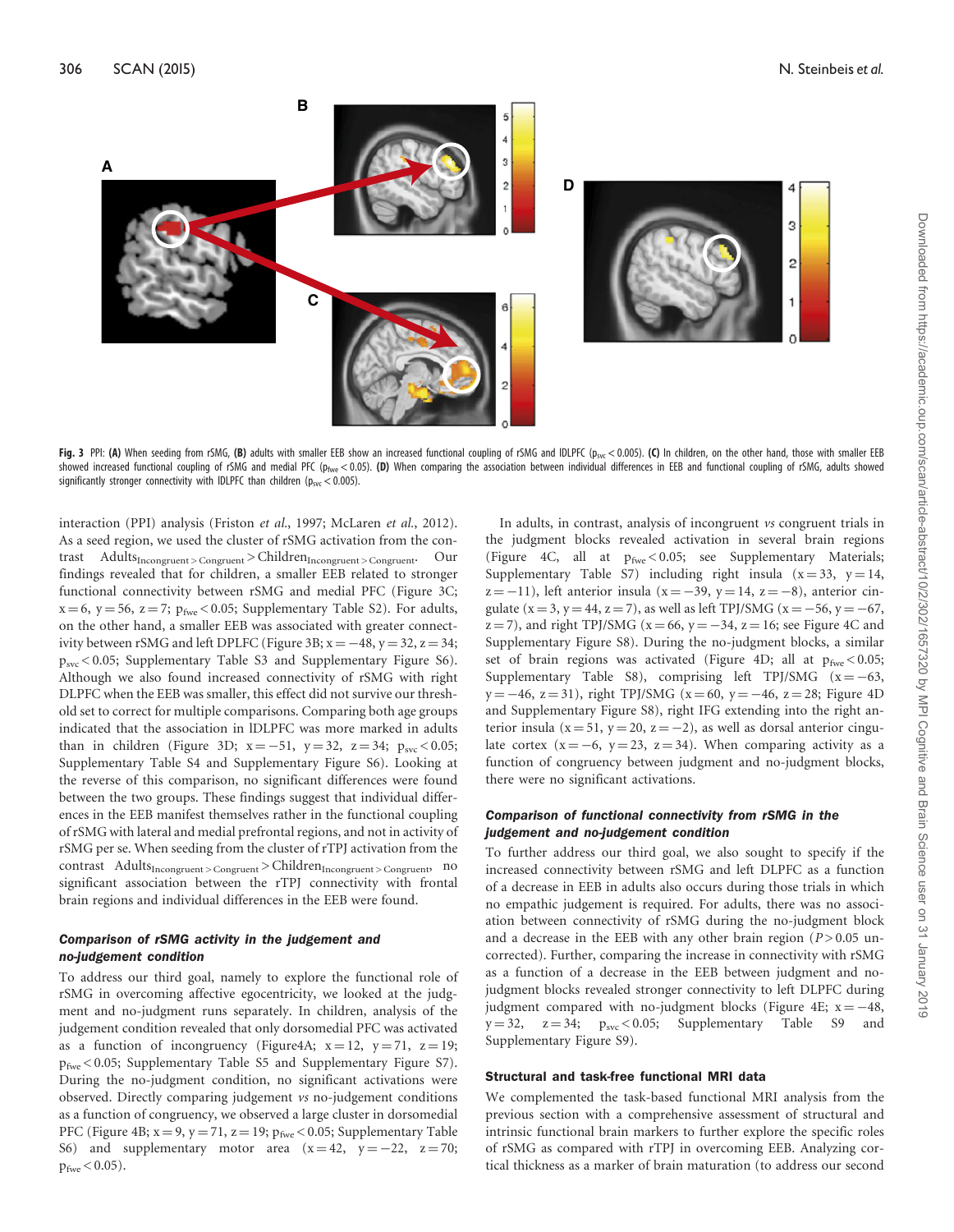<span id="page-5-0"></span>

Fig. 4 Comparing judgment and no-judgment trials. (A) When children had to provide a judgment, medial PFC was significantly activated (p<sub>fwe</sub> < 0.05). (B) For children, medial PFC was activated during runs when a judgment had to be made, compared with when it did not have to be made ( $p_{fwe} < 0.05$ ). For adults, rSMG activity was recruited both when (C) a judgment had to be made ( $p_{fwe} < 0.05$ ) and (D) also when no judgment had to be made ( $p_{\text{fwe}} < 0.05$ ). (E) When comparing the functional connectivity with rSMG during runs when a judgment had to be made compared with when it did not, there was greater functional coupling with IDLPFC for adults ( $p_{svc}$  < 0.005).

goal, i.e. to better understand brain mechanisms underlying age-related differences), we found a significant age-related decrease in cortical thickness for both rTPJ and rSMG regions identified previously in the functional run [rTPJ:  $F(1,46) = 76.509$ ;  $P < 0.001$ ; rSMG:  $F(1,46) = 76.336$ ; P < 0.001; [Supplementary Figure S10\]](http://scan.oxfordjournals.org/lookup/suppl/doi:10.1093/scan/nsu057/-/DC1). Using an independent region of interest of rSMG from a previous study [\(Silani](#page-8-0) et al.[, 2013\)](#page-8-0), we correlated cortical thickness and functional activation during incongruency of this region, showing that they were negatively related ( $r = -0.370$ ;  $P < 0.05$ ; [Supplementary Figure S11\)](http://scan.oxfordjournals.org/lookup/suppl/doi:10.1093/scan/nsu057/-/DC1). To see if the shared variance of age and cortical thickness of rSMG could account for the individual differences in functional recruitment of this region over and above each predictor (age and thickness) alone, we computed a commonality analysis ([Supplementary Materials](http://scan.oxfordjournals.org/lookup/suppl/doi:10.1093/scan/nsu057/-/DC1)). We found that the degree to which this region was preferentially activated during incongruent compared with congruent trials was best accounted for by the shared variance component of age and cortical thickness of rSMG (13.2% of the explained variance). These findings indicate that the extent of activation of rSMG can, in part, be explained by the agerelated maturation of this brain region (Table 1 and [Supplementary](http://scan.oxfordjournals.org/lookup/suppl/doi:10.1093/scan/nsu057/-/DC1) [Figure S12](http://scan.oxfordjournals.org/lookup/suppl/doi:10.1093/scan/nsu057/-/DC1)). Note that the above age-related effects were also consistent when additionally correcting for sex effects in all the above analyses. Further, to test for a certain specificity of this effect, we show that when taking cortical thickness of the closely adjacent precentral gyrus ([Supplementary Figure S13\)](http://scan.oxfordjournals.org/lookup/suppl/doi:10.1093/scan/nsu057/-/DC1) there is no correlation with activation of rSMG ( $r = -0.151$ ;  $P > 0.2$ ) and that the correlation between thickness and activation of rSMG persisted when controlling for individual

#### Table 1 Results of commonality analysis

|                                         | Functional activation of rSMG |
|-----------------------------------------|-------------------------------|
| Unique and common variance contributors |                               |
| $U1$ (Age)<br>U2 (Cortical Thickness)   | 0.032<br>0.0017<br>0.132      |
| $C12$ (Age $+$ Cortical Thickness)      |                               |

Numbers refer to unique (U) and common (C) contributions in explaining variance in functional activation of rSMG. Predictors were (i) age and (ii) cortical thickness of rSMG. Significant contributions are shown in bold.

differences in thickness of right precentral gyrus ( $r = -0.299$ ;  $P < 0.05$ ).

To address our fourth and final goal, we also assessed whether our task-based peaks of rTPJ and rSMG would be embedded into different intrinsic functional networks, which in turn might explain the unique suitability of rSMG involvement in overcoming EEB. We used the same peaks of rSMG and rTPJ as outlined previously, taken from the contrast  $Adults_{Incongruent} > Congruent > Children_{Incongruent} > Congruent$ and assessed intrinsic functional networks in children and adults by performing an analysis of task-free fMRI data. To this end, we directly compared the voxel-wise connectivity strength of both regions within subjects, both within the sample of adults and children. In both children and adults, rSMG showed more marked connectivity patterns relative to rTPJ to other SMG subregions as well as the bilateral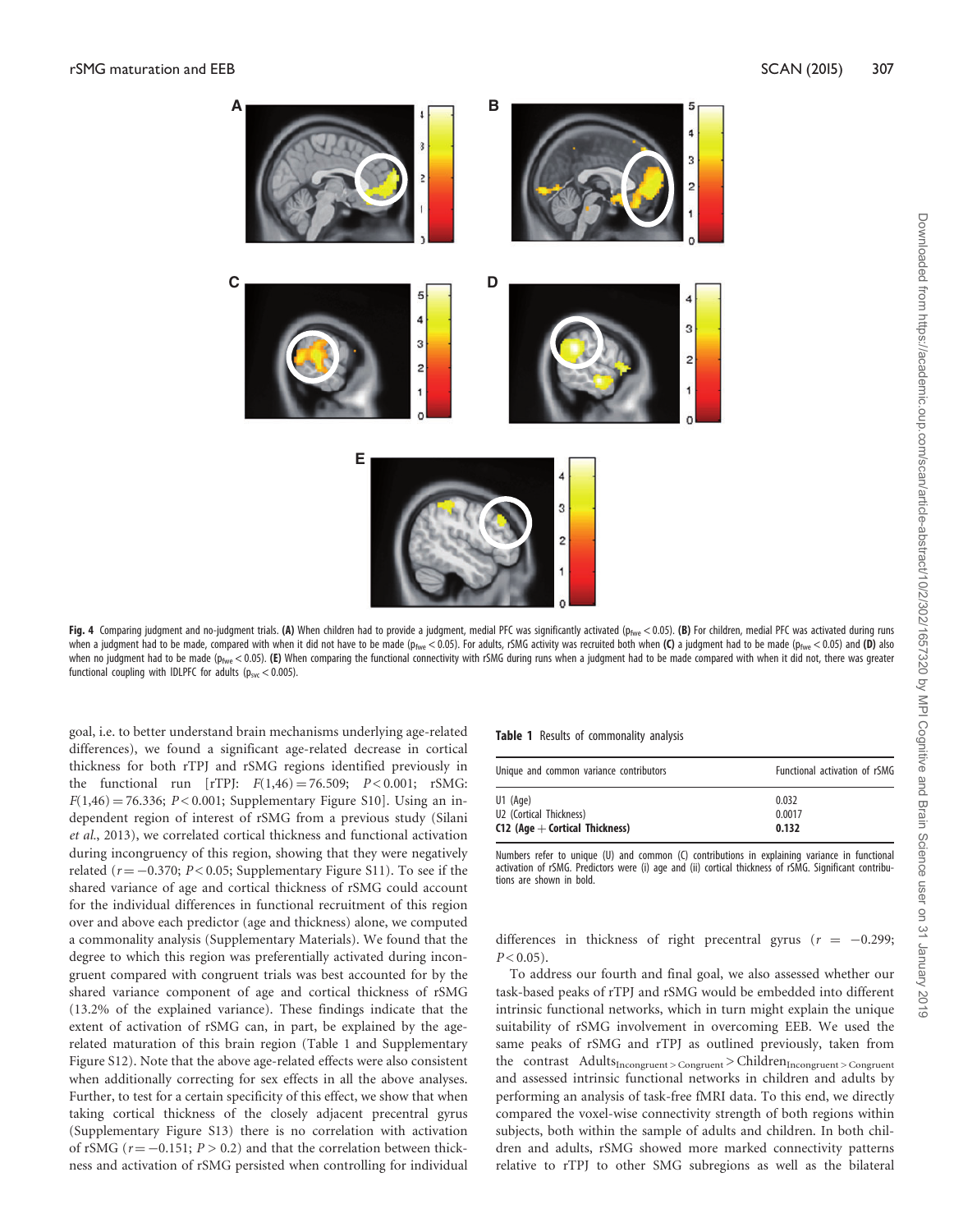

Fig. 5 Functional connectivity differences between rSMG and rTPJ in children and adults (p<sub>fwe</sub> < 0.05). (A) In adults, rSMG showed more marked connectivity relative to rTPJ to bilateral insula and rSMG; conversely, rTPJ was more strongly connected than rSMG to large portions of medial PFC, precuneus, TPJ, the temporal poles and superior frontal gyrus. (B) For children, these patterns were virtually identical, with the exception of increased connectivity between rSMG and medial cingulate cortex.

insula (Figure 5A and B). Conversely, rTPJ showed a stronger functional embedding than rSMG with medial PFC, ventrolateral PFC, as well as lateral and medial parietal regions (Figure 5A and B).

#### **DISCUSSION**

Using a novel monetary reward and punishment task capable of inducing strong emotional states in children and adults in response to winning and losing money during a speeded reaction time task, we could replicate the crucial involvement of rSMG in overcoming the EEB in adults, despite considerable differences between the two paradigms. This evidence converges to show that over different paradigms rSMG had a crucial role in overcoming EEB, suggesting that the process implemented in rSMG is largely independent of stimulus type and sensory modality.

Even though this study was primarily designed to explore the neurocognitive mechanisms underlying age-related changes in overcoming the EEB, we begin the discussion of the findings with reference to our third experimental goal on the precise function of rSMG, seeing that this provides the backbone of interpreting the developmental findings. Using functional connectivity analysis, we were able to show that rSMG connectivity to lDLPFC was modulated by individual differences in EEB, whereby stronger connectivity led to a smaller EEB. Interestingly, comparing the judgment with the no-judgment condition, rSMG activation in adults was observed even during those runs when no affective judgment had to be made. Moreover, it was the functional coupling between rSMG and DLPFC and only when affective judgments had to be made that correlated with individual differences in the EEB. Such findings are in line with a role of DLPFC in the implementation of social judgement and decision making. Thus, previous fMRI studies have provided considerable evidence that DLPFC is required for the implementation of basic perceptual [\(Heekeren](#page-8-0) et al., [2004](#page-8-0), [2006\)](#page-8-0) as well as complex social decisions and judgments ([Knoch](#page-8-0) et al.[, 2006, 2009; Spitzer](#page-8-0) et al., 2007; [Steinbeis](#page-8-0) et al., 2012; [Tassy](#page-8-0) et al., [2012](#page-8-0)). Regions in the TPJ, such as rTPJ and rSMG, on the other hand, have been associated among other things with processes related to selfother distinction in the social domain ([Decety and Lamm, 2007](#page-8-0); [Brass](#page-7-0) et al.[, 2009;](#page-7-0) [Santiesteban](#page-8-0) et al., 2012). Specifically, a recent functional role ascribed to rSMG in overcoming EEB is to disambiguate the perceptual information pertaining to oneself from that relevant to others during incongruency between self- and other-related affective states (Silani et al.[, 2013](#page-8-0)). Further, recent electrophysiological data suggest activity of the posterior parietal cortex to relate the calculation and representation of the perspective of others, whereas frontal regions resolve the conflict between self and other perspective when having to respond ([McCleery](#page-8-0) et al., 2011). Our findings suggest that rSMG may be involved in early processes required to engage in self–other distinction and more specifically to accurately calculate and weight the information related to ones own affective state and differentiate this from the information related to the other. On the other hand, DLPFC may then use this information from rSMG to subsequently implement a concrete decision in form of a social judgment. Future studies using TMS to differentially disrupt either rSMG or DLPFC functions while subjects engaging in empathic judgments may help validating such an interpretation.

With reference to our forth goal, the present study set out to better differentiate between the respective roles of rTPJ and rSMG in emotional egocentricity. Thus, although rSMG was found now twice to be engaged in overcoming incongruent affective judgements, rTPJ has been usually discussed to be crucial in the context of self–other distinction and cognitive perspective-taking and other less affective aspects of social cognition [\(Saxe and Kanwisher, 2003; Decety and](#page-8-0) [Lamm, 2007;](#page-8-0) [Carter and Huettel, 2013](#page-7-0)). The task-based connectivity analysis indicates that individual differences in the EEB are best explained by connectivity from rSMG and not from rTPJ to lateral PFC. In combination, with the task-free connectivity analyses using seeds that emerged from the task-based fMRI analysis, this suggests that rSMG is uniquely suited to perform such an operation, by resolving the kind of demands posed by the experience of affective incongruency in social cognition as a function of its specific connectivity with emotion-relevant brain regions (see [Supplementary Materials](http://scan.oxfordjournals.org/lookup/suppl/doi:10.1093/scan/nsu057/-/DC1) for further discussion). More importantly, this suitability appears to be present already during childhood. These findings highlight the necessity for a more differentiated account of the functional role of subregions of temporoparietal regions in social cognition and decision making and stress the suitability of rSMG in specifically resolving socio-affective incongruency and relaying this resolution to regions implementing appropriate empathic judgments.

Despite the investigation of neurocognitive mechanisms underlying overcoming EEB in adults, the first and main goal of the present study was to study the developmental time course of our ability to overcome emotional egocentricity. We could confirm here our hypothesis that children are considerably more egocentric than adults when having to make empathic judgments about others' affective states in a situation where those are incongruent to their own. Moreover, by using a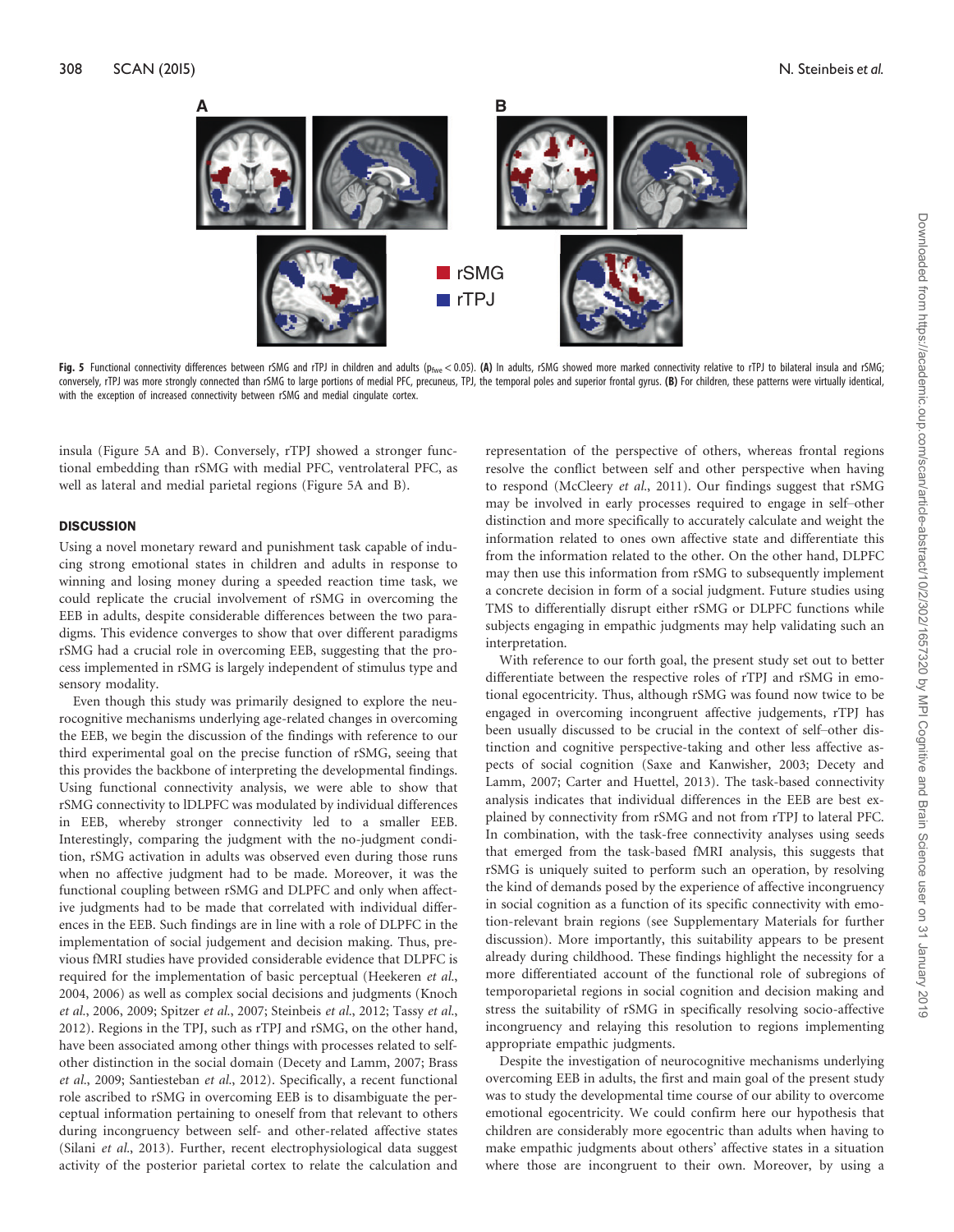<span id="page-7-0"></span>comprehensive battery of additional tasks that probed low- and highlevel cognitive function, such as fluid intelligence, attentional reorienting and motor inhibition, we were able to dispel that this age-related difference is due to more general cognitively demanding aspects of the task. Crucially, we could show that individual differences in cognitive perspective taking neither correlated with individual differences in the EEB nor could they account for age-related differences in overcoming the EEB. These findings thus suggest a unique developmental trajectory of the social skill to overcome one's own egocentric stance when judging the emotional states of others.

Our second goal we addressed using complimentary functional MRI analysis. Here, we were able to show that, unlike adults, children show smaller activation in rSMG when having to make incongruent empathic judgments. This observation was in line with their increased EEB, suggesting difficulties in overcoming such egocentric tendencies to be linked to reduced recruitment of brain regions critical for over-coming emotional egocentricity (Silani et al.[, 2013\)](#page-8-0). Further, we were able to show that age-related changes in cortical thickness of rSMG could account for the extent to which these regions are functionally recruited when having to overcome emotional egocentricity. Moreover, the task-related functional connectivity of this region with lDLPFC was associated with individual differences in the EEB and in turn weaker for children than for adults. Children, on the other hand, recruited medial PFC when giving affectively incongruent judgments. Thus, the developmental decrease in the EEB observed in the present sample can be potentially attributed to two mechanisms. First, the reduced activity in rSMG may reflect a calculation biased in favor of one's own affective state. Second, the transmission of calculated signals to regions that may ultimately implement such empathic judgments and decisions, such as lDLPFC, also appears to be diminished early in development. DLPFC has been shown to play a crucial role in the context of implementing social decisions and previous evidence that this function still undergoes considerable development [\(Guroglu et al.,](#page-8-0) [2011; Steinbeis](#page-8-0) et al., 2012; Crone, 2013). These findings potentially suggest age-related improvements in implementing accurate affectively incongruent judgments of other's emotions. A previous study used eye-tracking to show that age-related differences in egocentric visual perspective taking occurs as a function of developmental changes in controlled processes of correcting and implementing judgments ([Epley](#page-8-0) et al.[, 2004\)](#page-8-0). Our data seem to suggest, that on top of this, the root of heightened emotional egocentrism in childhood may already occur at the level of inadequately calculating another's emotional state incongruent to one's own. Although the present study explored the mechanisms of EEB during childhood and in comparison with adulthood, future studies may also wish to focus on its development during adolescence. It is also important to note that our structure–function association in the rSMG is presumably a result of general cortical development also comprising the rSMG. This suggests that our findings of an age-related increase in functional recruitment of rSMG during our task occur as a function of cortical development per se and not just because of the development of rSMG. However, these findings are still specific enough to not pertain to the entire cortical mantle as indicated by a lack of significant associations between function of rSMG and thickness of precentral gyrus.

The present task was designed in such a way that participants experienced emotions in response to wins and losses throughout each run. Although it is possible that participants may not actually experience the emotion but rather reactivate a remembered experience of the emotion in the Simultaneous Other condition, there are several lines of evidence that suggest this was not the case. First, in our experiment, emotional intensity in response to one's own wins and losses did not decrease throughout the experiment, which suggests that the Simultaneous Other condition induced strong emotions to one's own

wins and losses. Second, a previous assessment on emotional egocentricity based on visuo-tactile stimulation (Silani et al[., 2013](#page-8-0)) has shown increased rSMG connectivity to visual and somatosensory cortical areas during incongruent compared with congruent trials, suggestive that the immediate perceptual input (and not its memory) is processed and overcome. In terms of the role of rSMG in terms of overcoming the EEB, while there is evidence that rSMG subserves this function in a visuo-tactile version of the present paradigm (Silani et al[., 2013](#page-8-0)), there is no direct evidence with the present paradigm for rSMG serving the same function. However, in our view, it is possible to see both rTMS and the developing brain as two sides of the same coin in terms of a lesion model of rSMG function, which when functionally impaired/ immature in both cases leads to a greater EEB. To really make this point, however, we propose two solutions: (i) an inclusion of an rTMS study with the present paradigm; (ii) running both previous paradigms and the present one in a single sample and testing for significant relationships between the two observed biases.

In sum, the present findings represent an important advance in the understanding of the neurocognitive mechanisms underlying social judgment and decision making, by showing an important role of rSMG in contrast to rTPJ in overcoming emotional egocentricity in the context of social interaction. Specifically, our data reveal that although rSMG appears to distinguish between one's own and another's emotional states when these are incongruent, conflict resolution is subsequently implemented by lDLPFC when having to provide an accurate empathic judgment. Importantly, neither individual differences in cognitive perspective taking and EEB correlated, nor could connectivity from rTPJ account for any individual- or age-related differences in the EEB. Together, with the strikingly different task-free resting state connectivity between rSMG and rTPJ for both children and adults, this strongly suggest that rSMG possesses the necessary features to resolve the incongruence between one's own and another's emotional but not cognitive state; the latter being required for mentalizing and theory-ofmind tasks. These findings call for more comprehensive models of social judgment and decision making. Most importantly, our findings shed light on the development of emotional egocentricity in showing that children in comparison with adults show a considerable increase in EEB, which is reduced by age. Brain imaging data reveal that children still lack the full set of mechanisms that help to make accurate judgments of other's emotions and presumably also predictions of their behavior in moments when their emotions conflict with those of others. The ability to fully overcome this with adulthood presumably occurs as a function of the maturation of late developing cortical regions, such as rSMG and lDLPFC.

#### SUPPLEMENTARY DATA

[Supplementary data](http://scan.oxfordjournals.org/lookup/suppl/doi:10.1093/scan/nsu057/-/DC1) are available at SCAN online.

#### REFERENCES

- Apperly, I.A., Warren, F., Andrews, B.J., Grant, J., Todd, S. (2011). Developmental continuity in theory of mind: speed and accuracy of belief-desire reasoning in children and adults. Child Development, 82(5), 1691–703.
- Bernhardt, B.C., Singer, T. (2012). The neural basis of empathy. Annual Review of Neuroscience, 35, 1–23.
- Brass, M., Ruby, P., Spengler, S. (2009). Inhibition of imitative behaviour and social cognition. Philosophical Transactions of the Royal Society B-Biological Sciences, 364(1528), 2359–67.
- Carter, R.M., Huettel, S.A. (2013). A nexus model of the temporal-parietal junction. Trends in Cognitive Sciences, 17(7), 328–36.
- Chambers, J.R., Baron, R.S., Inman, M.L. (2006). Misperceptions in intergroup conflict Disagreeing about what we disagree about. Psychological Science, 17(1), 38–45.
- Crone, E.A. (2013). Considerations of fairness in the adolescent brain. Child Development Perspectives, 7(2), 97–103.